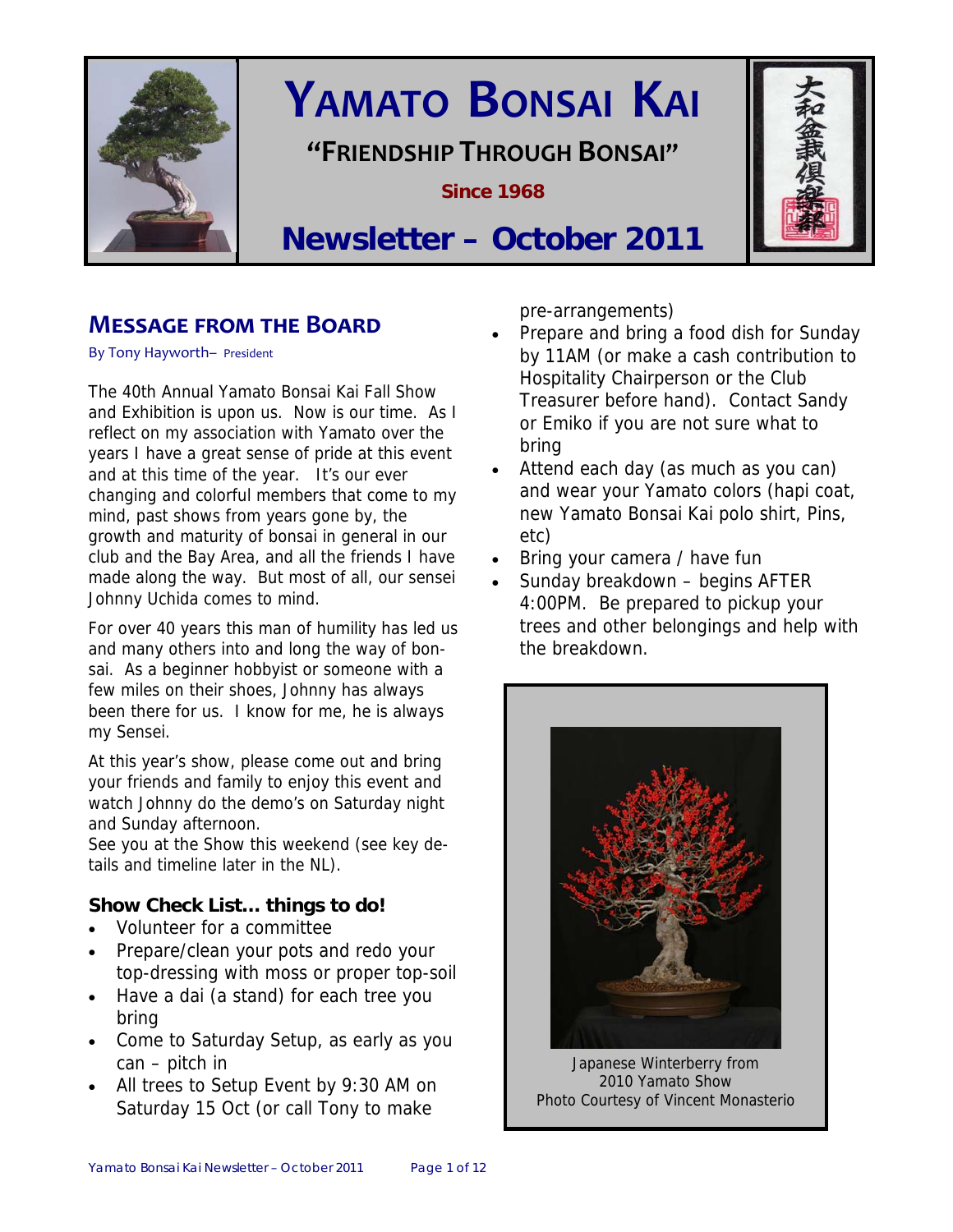## **AT THE NEXT CLUB MEETING…**

~~~~~~~~~~~~~~~~~~~~~~~~~~

On Tuesday, October 18th, Sensei Uchida will discuss the Yamato show & demonstrate California Juniper & Black Pine work.

Don't miss this club meeting event.

## PLACE: Eden Japanese Community Center, 710 Elgin Street, San Lorenzo, CA

Note: Club Meetings start at 7:30 PM.

~~~~~~~~~~~~~~~~~~~~~~~~~~

## **Club Coming Events**

**Holiday Party** – mark your calendar for our annual Holiday Party on Saturday 3 December, from 7:00PM.

## **EJCC Landscape Cleanup 2011 #2**

Date and Time: Saturday November 19th 8:00am-1:00pm

Location: Eden Japanese Community Center - 710 Elgin Street San Lorenzo We need all club members to come out and lend a hand to do general clean up of the yard and landscape at the center. This task is necessary in order for us to use the facility each month for out club meetings. Please support the "all-hands" work session by bringing yourself and your hand clippers and other garden tools on this date. If you have any questions contact Tony Hayworth.

## **About the Yamato Bonsai Club**

The Yamato Bonsai Club has a long and distinguished history in the Bay Area. In 1968, the club was founded with six members including its first Sensei, Mr. Jimmy Inadomi from the Castro Valley area. Its second sensei was Mr. Juzaburo Furuzawa. Since 1976, the Yamato Bonsai Club has been under the guidance of Sensei John Uchida of Hayward.

Note: If you have moved or have update contact details, please notify Yamato Bonsai Kai, so that we may update our records. Thank you.



## **Meeting Location Reminder**

Our monthly club meetings are now held at the Eden Japanese Community Center. The location address is 710 Elgin Street San Lorenzo.

~~~~~~~~~~~~~~~~~~~~~~~~~~~~~

## **SHOW TIME IS HERE**

#### By Mike Baker

Greetings to all Yamato members….

It's time for us all to show off our wares at Yamato's 40<sup>th</sup> exhibition and what an exciting time it is!!

Mike Butler, Tony Hayworth, Dave and Sandy Barron, Emiko Rosenberg, Karen and Richard Paulos, Dennis Hacker, Dennis Hawkins, Lucky Crist and Jack Ellis have all done a yeoman's job of preparing for YOUR party…. Make sure you give each of them an "atta boy" when you see them next… they have all put in several hours of their own time to make our show the special event that it is!!!

We are celebrating Johnny's  $40<sup>th</sup>$  exhibition and should also be celebrating his enormous contribution to the art of Bonsai itself in the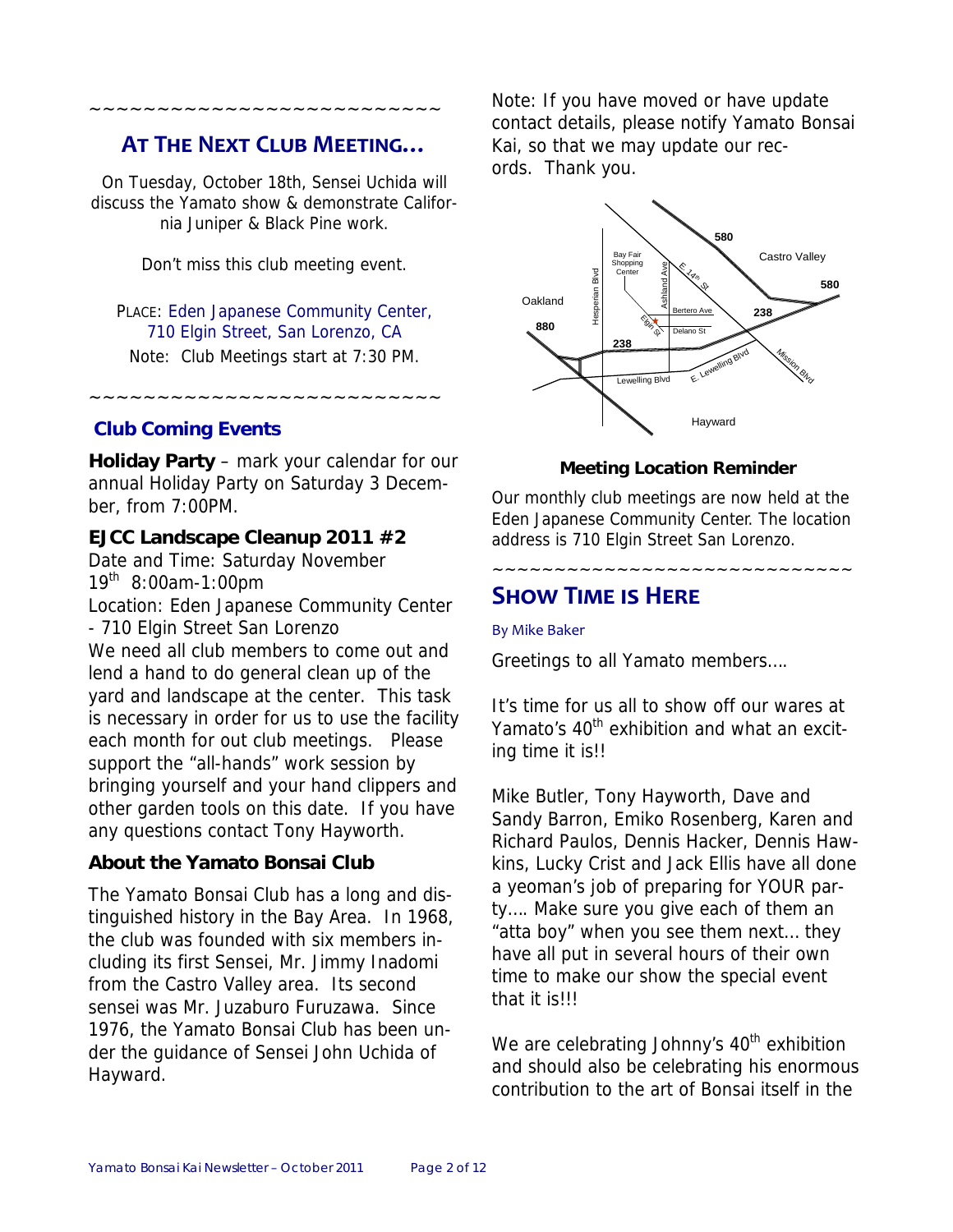Bay Area….

Virtually everyone that is involved in Bonsai in Northern Californian has passed through Yamato at one time or another and owes Johnny a huge thank you for his resolute dedication to the art. I personally would not be a Bonsai person had it not been for Johnny.

All that being said, it's time to party!! We've all got to look inside and find our reasons for being thankful and reasons to celebrate.

Make sure you've spent time to clean your pots carefully, rid your show trees of critters, polish up your dai and don't forget to wear your Yamato wardrobe and badge at the show…. You are our ambassadors to the Bonsai novice and we're counting on you to recruit new members….

We need all of you to help for the set-up as well as the take down for the show as always... whatever you can do..... we need you!!

Remember to support our vendors, tell a friend and have a great time!!!

Looking forward to seeing you all!!

## **YAMATO FALL SHOW UPDATE**

#### By Mike Butler – Show Chairman

The 40th Annual Yamato Bonsai Show is less than a week away.

~~~~~~~~~~~~~~~~~~~~~~~~~~~~~

I have been in contact with Sensei and have been requested to advise everyone that we are running out of time to bring in your show trees for approval. Please bring them to Grove Way Nursery.

We still need members to assist in either or both the Hospitality area and the Plant Sale area. I will be asking you at the show to assist.

Again to those who may have forgotten. We are starting setup on Saturday the 15th at 6 AM, so if you can please be there. Also as a reminder ticket sales is your clubs only fund raiser for the year. So, please sell or buy the 10 tickets that you were given--more if you would like.

We can always use donations for the Silent Auction and for door prizes after the demonstrations.

We will also have plenty of room at the Yamato plant sale booth. If you have not gotten the form and tags for your sale trees they will be available at the show.

I hate to have to say this but the Workshop scheduled for Sunday morning is cancelled. We only had 4 members show interest this year. I hope we will have better turnout next year.

Hope to see you all at the show.



## **SENSEI UCHIDA'S NOTES**

#### By Johnny Uchida – Club Sensei

(Editor's note: Also see Tony's tips later in this newsletter)

These final preparations are very important.

- 1. Select from your trees the ones with the best colors and the greenest (if they are evergreen).
- 2. Finish the surface with dressing soil or specially chosen green moss (or a combination of both).
- 3. If it is a pine take off yellow or brown needles. If it is a maple or other deciduous take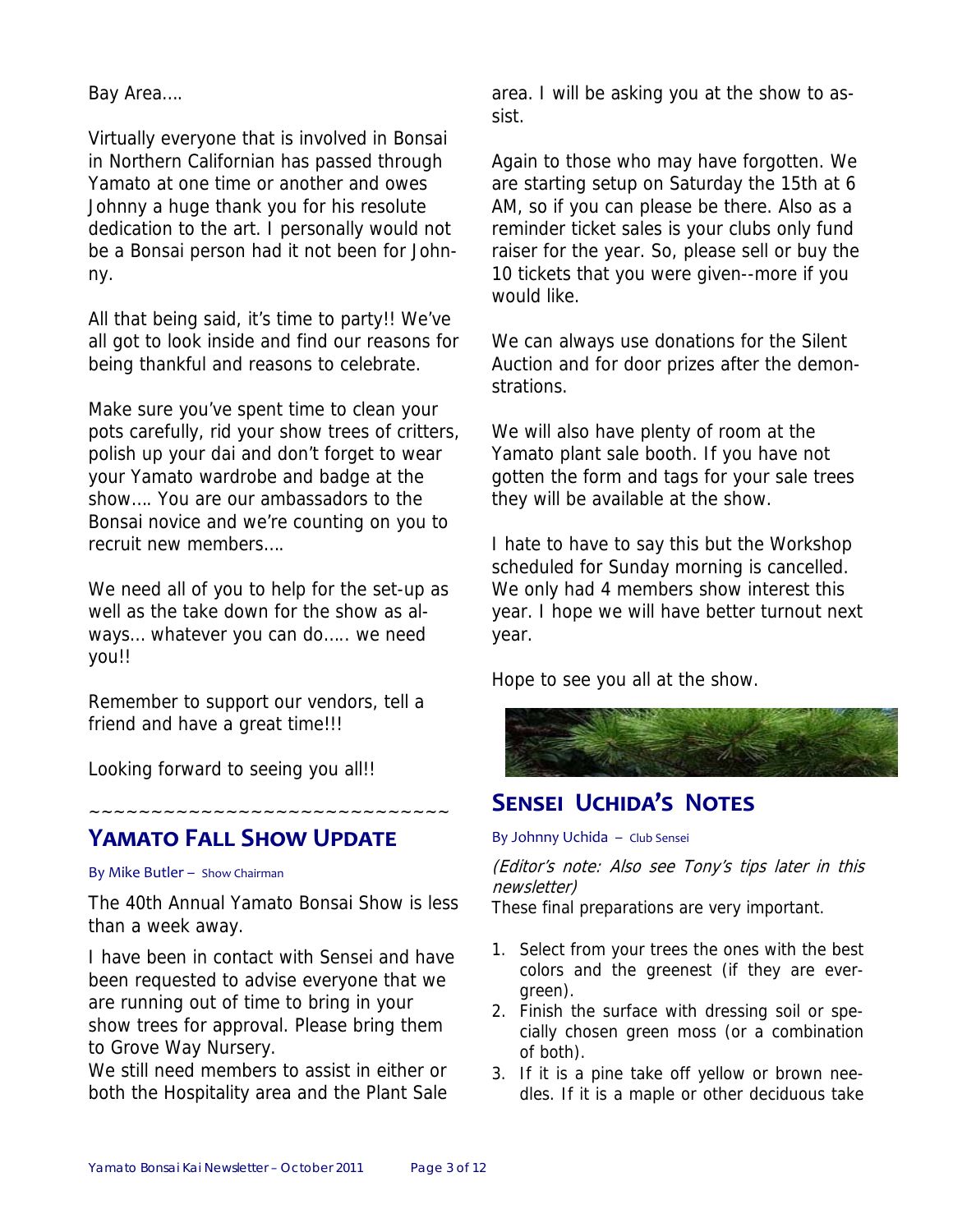off any brown or dried leaves

- 4. Be sure to take off any remaining visible fertilizer and weeds that may be in the pot.
- 5. If you have any ants in the pots, move the tree 3 days before the show and I think the ants will move away.
- 6. Match up the dai (stand). If you don't have any call me at the nursery ahead of time so we can find a matching dai.
- 7. Water the night before you bring trees, not the day of the show so water is not dripping on the display.

~~~~~~~~~~~~~~~~~~~~~~~~~~~

See you at the next meeting.

**FINAL DETAILS FOR THE FALL SHOW**

By Tony Hayworth-Club President

**Shape** – keep working on the fine detail that makes your bonsai stand out. Concentrate between now and the show and take care of all the details of shaping to show off the best attributes of your selected tree. Make sure it is clean, has clean lines, no dead leafs; and my favorite "NO ants!

**Pot Care** – take care of cleaning up your pot now. Most of us do not do any clean up throughout the year and depending upon where you live you most likely have some kind of water deposit build up or water scale on the outside of the pot. It is a show display requirement to have a cleaned up pot. How do you do this? Hot soapy water will cut most of the hard water scale on the outside of the pot. Use a soft scrubbing device if you must. Avoid getting the soap on the roots. After the pot is completely clean (don't forget the bottom too!) you will need to apply special oil to the finish. Please do not use baby oil, or petroleum-based oils … or god forbid something like Armor-All. There are a lot of sensitive feelings and issues on this subject and there are those who have vested a lot of money and time into the care of their pots… so don't think

that they want Crisco rubbed on them. I use almond oil. Walnut oil is good too. It is light and has a woody smell if any and I know it does not smell like fried chicken. (Sorry for the lecture).

**Top Dressing** – take a look at the top soil display. Is it washed out? Full of weeds? Let's take care of it. If you have access to good moss and know how to piece it together and properly put it in place, then do so. Make it look natural and as if it has been in place for a while. If not, dress the top with a thin layer of a small product like sifted lava rock or even the very fine mix of Akadama and lava (red or black). The key is natural looking and clean. You don't want folks to walk by and say, "nice topsoil", so keep it real. There are those that like all moss; I prefer a mix of moss and soil. It looks more natural to me.

## **Fall Show Committee Review**

Hospitality – It's our 40th annual show and I want to take a moment and review a few important details. We will again host Dinner (lasagna) for all guests on Saturday night. On Sunday we will do our regular pot luck and request all members to bring a dish. See committee chairpersons Sandy or Emiko and get your name on the list for items. Need some deserts and fill in on Saturday and everything on Sunday. We know that some of you do not have time to prepare such items. If this is your case, we ask you to provide a cash donation to help fill-in the menu. The hospitality cochairs will use the donations to complete the menu balanced against the Sign-Up sheet. It is therefore important that you get your name on the signup sheet and indicate your participation choice. We have our sister club from Sacramento and other long time guests from Bonsai clubs in the Bay Area. Let's show our Yamato Hospitality and pitch in here to make the kitchen a success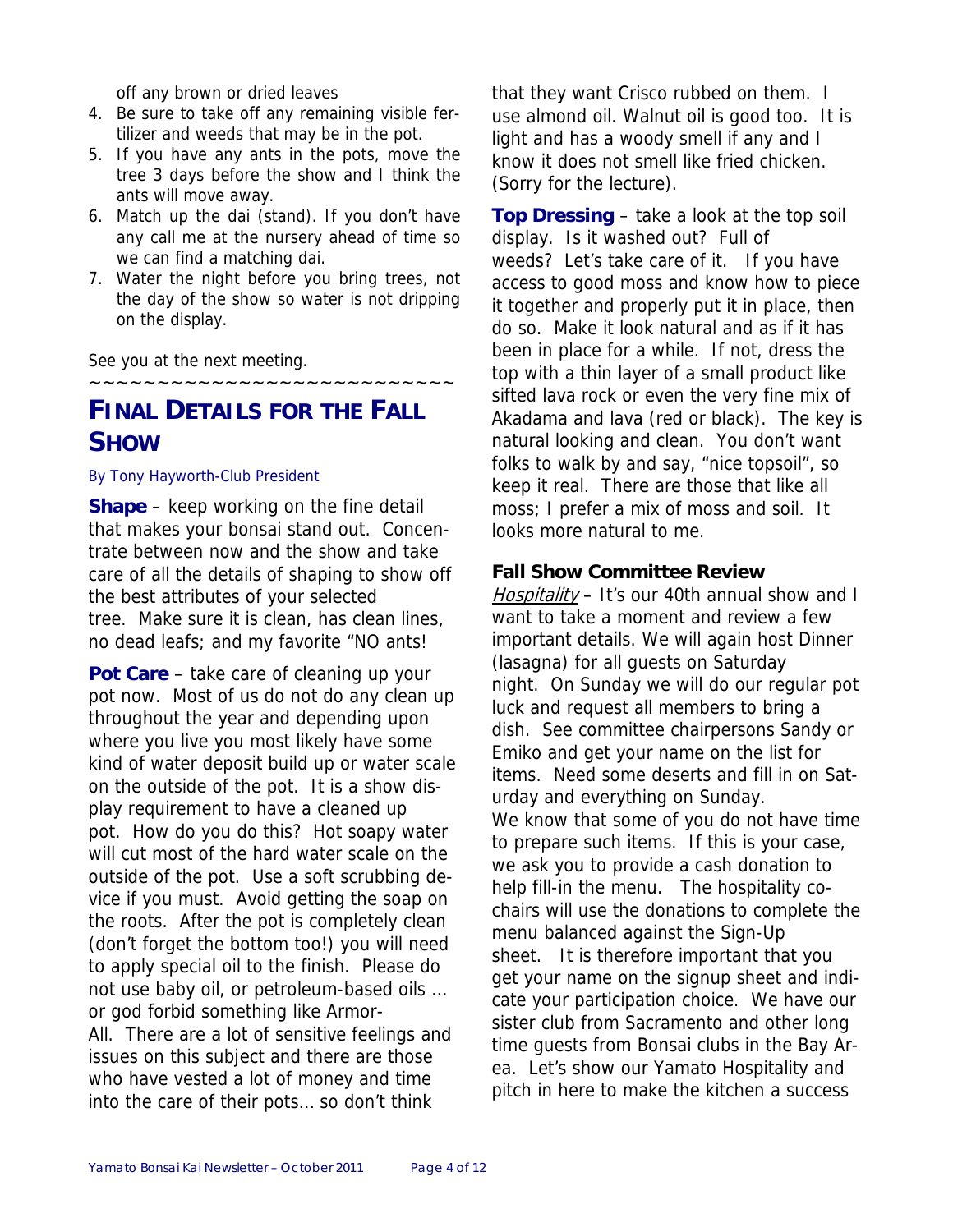this year. Sign up sheets will be available starting at the August club meeting. We ask that all club members contribute to this committee and hospitality event each day. The room on Sunday is for club members and our invited guests

Plant Sales - Dennis Hawkins has taken this committee leadership. Club members are invited to bring in trees and other bonsai related items for sale. Member/owner get 80 percent of the sale, the club general fund receives 20 percent. This is a perfect time to move any products on to others if you are over stocked and need to free up some shelf space. Please call me or Dennis with your availability to assist here. Dennis needs additional hands for this committee, so please step forward and assist with your time. We will review plant sales ticket instructions at the next club meeting.

Saturday Setup - Tony Hayworth and Michael Butler will lead this function, with Michael Baker focused on the Show area layout and demo area. The sequence of events is important so that we do not waste time. We will open the Event from 1pm this year, so no time to waste. A small team will have the show materials delivered on Friday night. Early Saturday we will begin the setup as follows.

- 1. Show area table setup
- 2. Tokonoma setup
- 3. Vendor area table setup
- 4. Backdrop setup
- 5. Backdrop positioning

Table Dressing (multiple teams)

After the tables are setup and as the backdrops get going, we can begin to multitask. In general, from 6am'ish we will gain entry and begin the layouts. By 7:30'ish to 8:00 we should be completing the backdrops and beginning the table dressing. Target time to begin tree setup should be

9:30'ish. All member trees must be present by 10AM. If not, please see Tony Hayworth for your special needs or consideration. The kitchen crew members can use your own judgment on your arrival time.

Workshops – we will not have workshops this year.

Silent Auction - Tony Hayworth will organize and run a silent auction AND donation raffle tree event. It goes like this. Between now and the show, Tony will organize getting trees for donation to this event. Some may be finished bonsai, some pre-bonsai and some nice specimen stock. Some of the trees will be setup on a "sign-up" sheet with a minimum bid. Whoever enters their name last with a decent bid amount before the cutoff, will be declared the new owner and will need to pay up. Other trees we will sell 1-dollar raffle tickets through out the day. It too will have a cutoff and we will simply draw the winner from the coffee can in front of the tree (or donation item). I need to ask all club members to start saving their large coffee cans for this purpose. We'll need about 10 cans. If you have a tree or two that you want to donate it for this purpose, please see Tony Hayworth.

**BONSAI BASIC**

## By Tony Hayworth-Club President

Let's have fun at the fall show. Go around and look at the exhibition trees and pick out the various bonsai styles and discuss them with club members. Try to imagine what the owner is doing or where they might be going with their designs. Remember bonsai is a living art and what you see this year might be in a different composition next year or in the years ahead. Remember to be kind in your discussion. I get turned off when I hear snooty discussion at bonsai events

~~~~~~~~~~~~~~~~~~~~~~~~~~~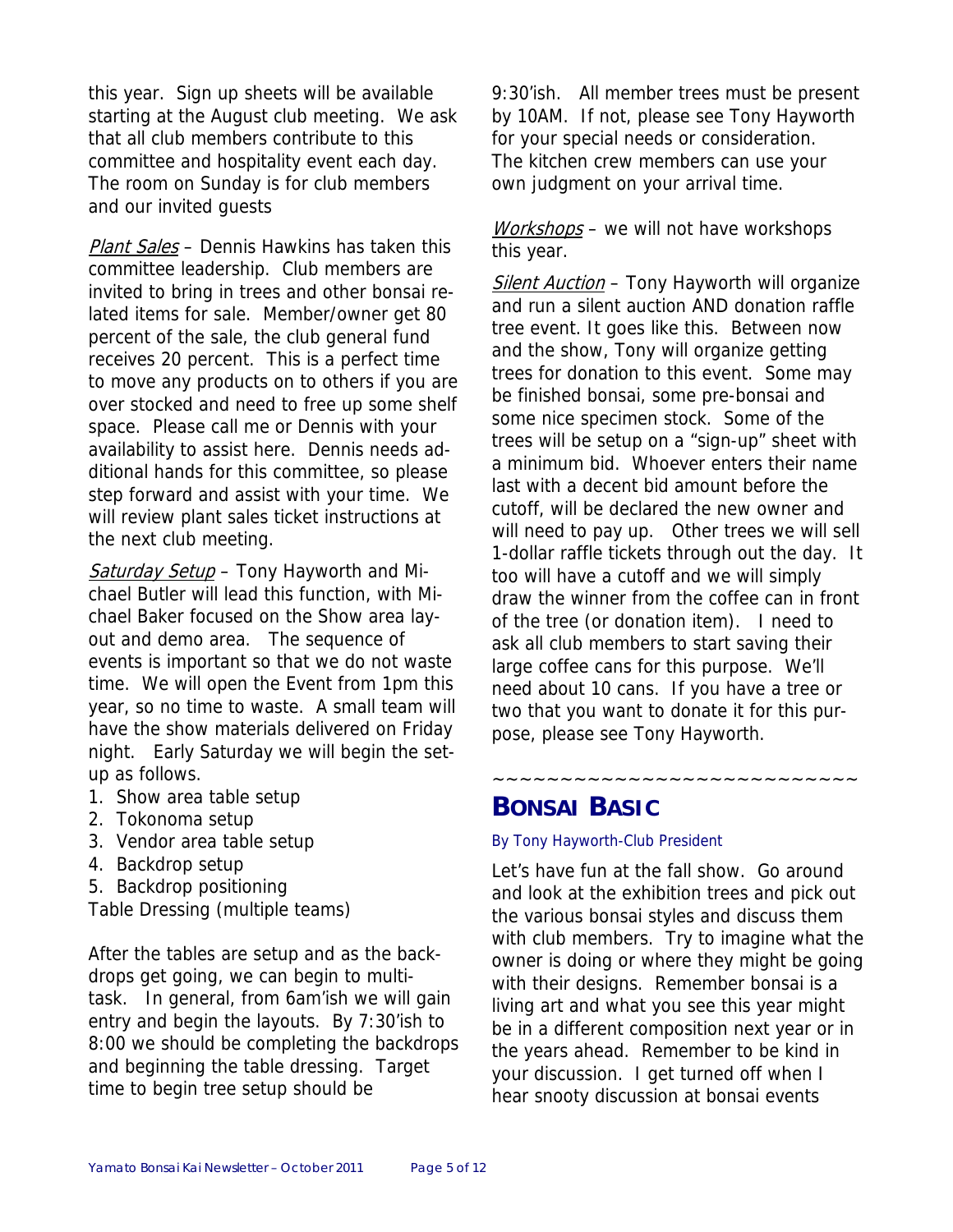(never at ours!). Bonsai can be personal and we must respect what any artist beings to the table.

This next information is a reprint from prior years. Please enjoy it. There are some update pictures (more to come next time) and some text improved.

## **BONSAI STYLES**

The 5 typical (and classical) shapes for **individual tree** formations of bonsai are:



#### **Chokkan** – Formal Upright

The chokkan bonsai has a strong single, upright trunk that tapers toward the top. Branches are symmetrically balanced, uniform and well spaced.



#### **Moyogi** – Curved Informal Upright

Moyogi bonsai have a single trunk like the chokkan, but the trunk is curved. The trunk generally tapers toward the top like the formal upright.



#### **Shakan** – Slanting

A single trunk upright, but cultivated with the trunk growing at an angle other than 90 degrees to the ground. Branches are again balanced and well spaced. Somewhat like a windswept style except Shakan has branches growing in all directions. Usually has strong root growing in the direction of the slant.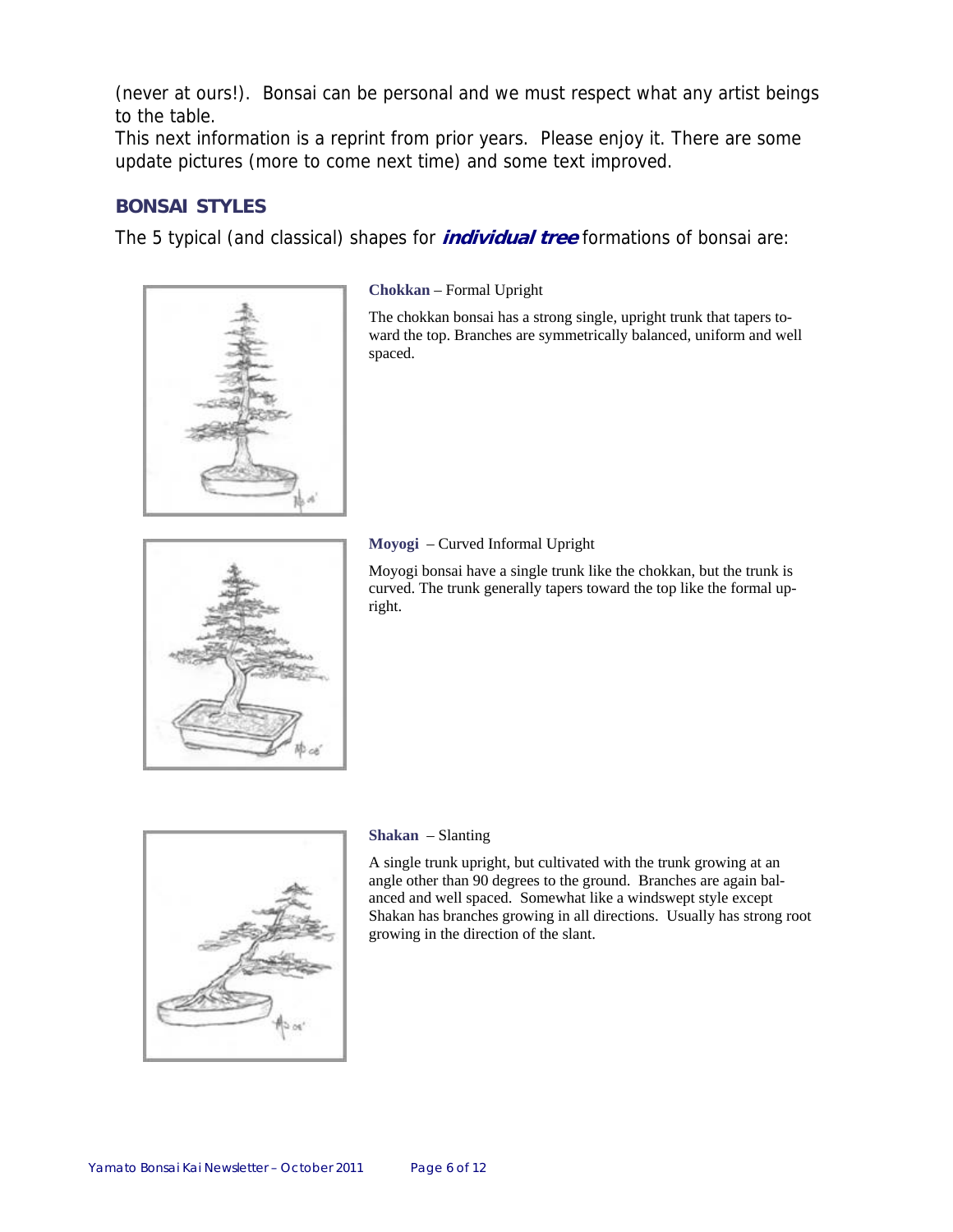

**Kengai** – Cascade (or hanging style)

The trunk and branches hang down over the edge of the pot. Most often has one branch as a crown place over the pot. If the main branch hangs drastically downward it is sometimes referred to as *Dai-Kengai* (or extreme cascade). Cascades are usually planted in deep pots to give balance to its form.

( no PIC yet )

**Han-Kengai** – Semi-Cascade

Like the Kengai, the main branch cascades over the side of the pot, but moves outward and horizontally like a branch hanging over a cliff.

Trees with **several trunks**, and those known as **group plantings**, are as follows:

|                 | Sankan – Triple Trunk                                                                                                                                                                                                          |
|-----------------|--------------------------------------------------------------------------------------------------------------------------------------------------------------------------------------------------------------------------------|
| (no PIC yet)    | This style has three trunks growing out of one root. The trunks<br>are all of different thickness.                                                                                                                             |
|                 | Kabudachi – Clump                                                                                                                                                                                                              |
| $($ no PIC yet) | Style of bonsai where several trunks (more than three) grow out<br>from one root source.                                                                                                                                       |
|                 |                                                                                                                                                                                                                                |
|                 | Netsuranari – Raft Style from Root, or Sinuous                                                                                                                                                                                 |
| $($ no PIC yet) | Sinuous bonsai have multiple trees growing from a single sinuous<br>root lying horizontally on the ground. 5-needle pines are com-<br>monly used for this style.                                                               |
|                 |                                                                                                                                                                                                                                |
|                 | <b>Ikada</b> – Raft Style                                                                                                                                                                                                      |
| (no PIC yet)    | Similar in effect to netsuranari, but typically with one straight<br>horizontal root joining the trees. Burying a larger tree horizontal-<br>ly and then training each branch as a separate tree usually accom-<br>plish this. |

Styles that are produced by **either single trees or in groups of trees** (or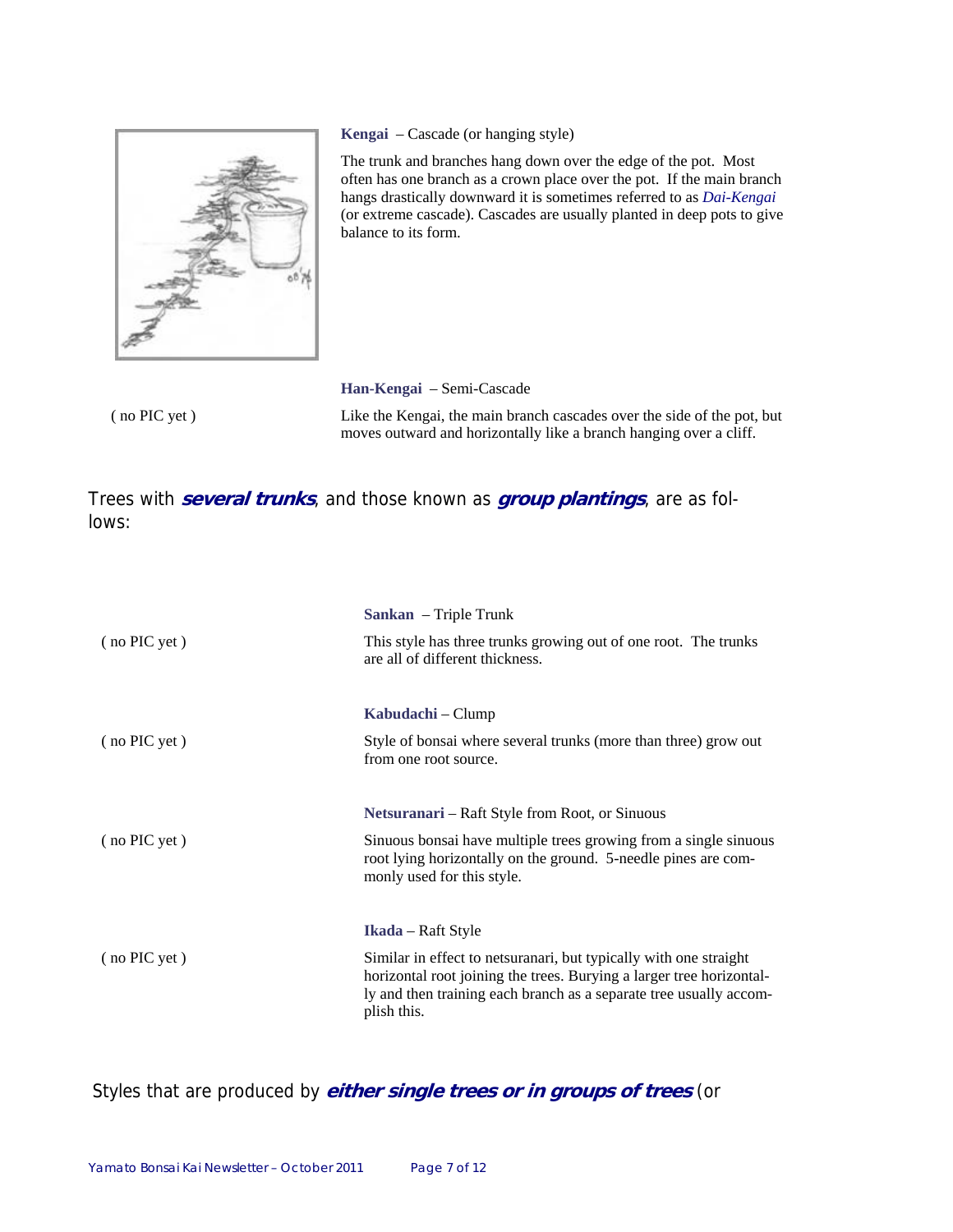## trunks) are:



**Sokan** – Twin Trunk

This style has two trunks growing out of one root. One trunk is always thicker than the other.

|              | <b>Sankan</b> – Triple Trunk                                                                                                                                                                                              |
|--------------|---------------------------------------------------------------------------------------------------------------------------------------------------------------------------------------------------------------------------|
| (no PIC yet) | This style has three trunks growing out of one root. The trunks are<br>all of different thickness.                                                                                                                        |
|              | Kabudachi – Clump                                                                                                                                                                                                         |
| (no PIC yet) | Style of bonsai where several trunks (more than three) grow out<br>from one root source.                                                                                                                                  |
|              | Netsuranari – Raft Style from Root, or Sinuous                                                                                                                                                                            |
| (no PIC yet) | Sinuous bonsai have multiple trees growing from a single sinuous<br>root lying horizontally on the ground. 5-needle pines are commonly<br>used for this style.                                                            |
|              | <b>Ikada</b> – Raft Style                                                                                                                                                                                                 |
| (no PIC yet) | Similar in effect to netsuranari, but typically with one straight hori-<br>zontal root joining the trees. Burying a larger tree horizontally and<br>then training each branch as a separate tree usually accomplish this. |

Styles that are produced by either single trees or in groups of trees (or trunks) are: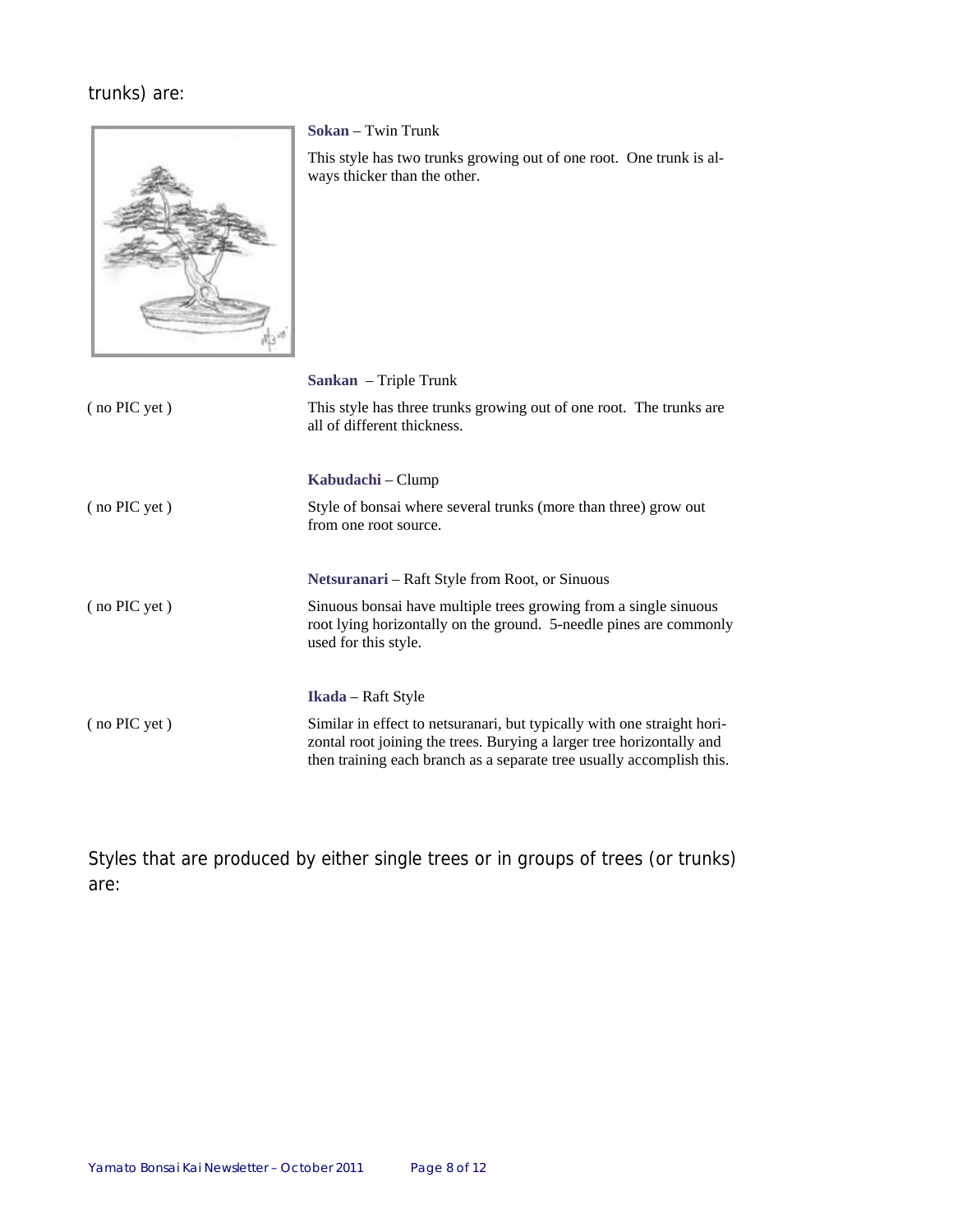

#### ( no PIC yet )



( no PIC yet )

( no PIC yet )

( no PIC yet )



#### **Fukinagashi –** Windswept

Similar to the slanting style, but all of the branches are swept in one direction as though it were growing in a place with a strong constant prevailing wind.

#### **Hokidachi** – Broom

On an upright trunk the branches are fan-shaped upward and outward.

#### **Bunjingi –** Literati

Upright or informally upright trunk, bare of branches, except at the top. Characterized by a simple elegance.

#### **Neagari –** Exposed Root

Roots growing up out of the ground, suspending the trunk in the air characterize this rare style of bonsai.

**Shidare –** Weeping

#### **Yoseue –** Group Planting

A group planting of distinct separate trees, representing a grove, or forest.

#### **Ishitsuki** – Rock-Grown, or clinging to a rock style

There are two basic types of rock grown bonsai: 1) rock growing *ON*, where the roots are grasping the rock and growing around the rock down into the soil where the rock is protruding, or 2) rock growing  $IN$ , where the roots are growing into soil that is attached to the rock by means of a slight hollow or some sort of depression or pocket in the rock.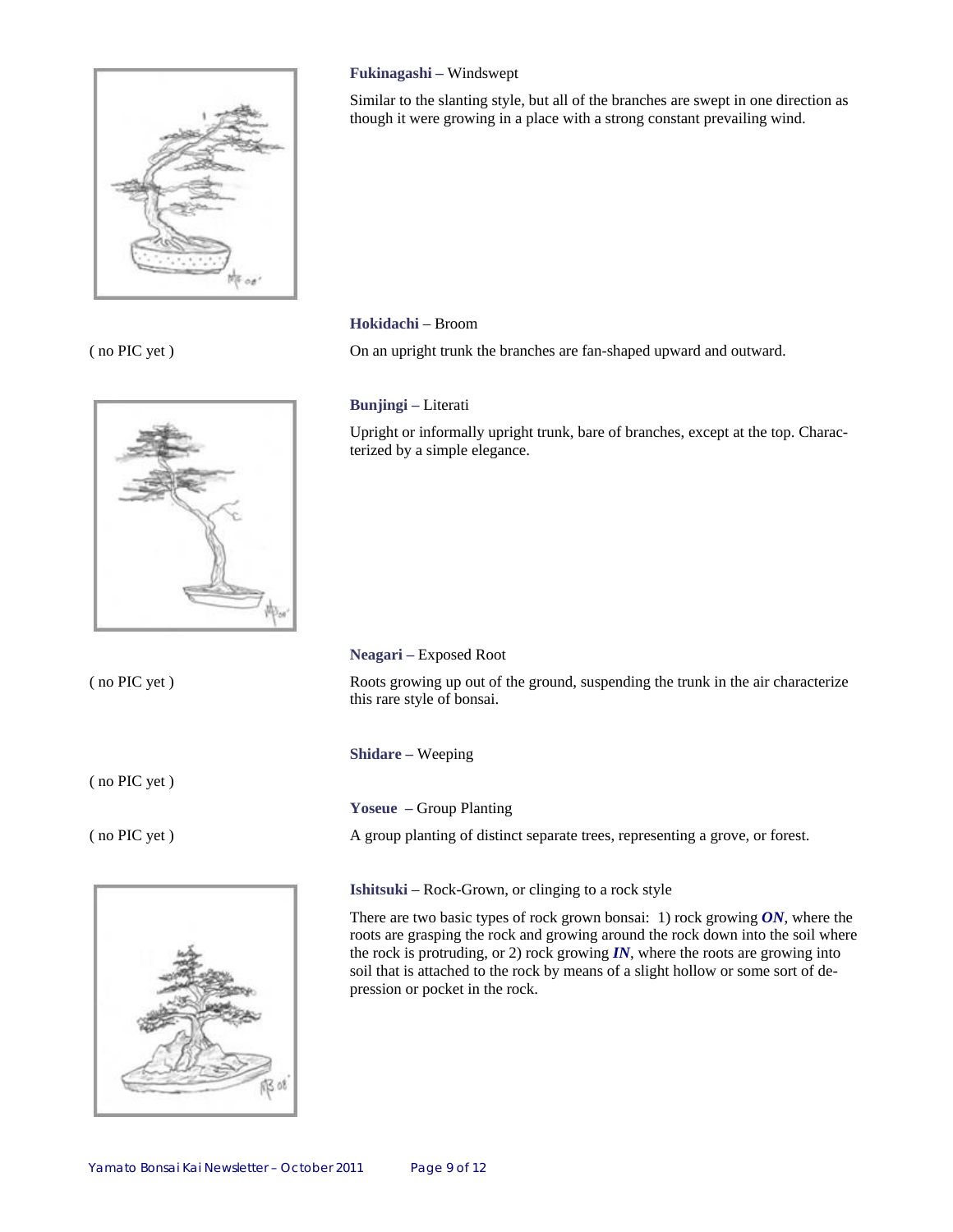

## **GSBF CALENDAR OF EVENTS**

(For a more complete list, please refer to Golden Statements calendar of events or visit the web site at www.gsbf-bonsai.org).

Some nearby scheduled events are:

#### **October 1**

**San Jose, California**

#### **Midori Bonsai Club: 50th Annual Bonsai Show**

in conjunction with the Spirit of Japantown Festival at the Wesley United Methodist, Fellowship Hall, 566 N. 5th Street. Hours are 10AM-5PM. Bonsai demonstration at 1PM by Kathy Shaner with a raffle at the end of the demonstration. Admission free.

#### **October 8-9 Oakland, California**

East Bay Bonsai Society: 50th Annual Show at the Lakeside Garden Club, 666 Bellevue Avenue. Hours are Saturday, 10AM-5PM and Sunday, 11AM-4PM. There is an entrance fee to the park, but show entry is free and donations are welcome. Silent observers are welcome to the club's workshop on Saturday from 1PM-4PM. A demonstration by Kathy Shaner will from 1-4 PM, Sunday, followed by a raffle of bonsai and related items. A large selection of club member consignments will be for sale throughout the show. Contact Janice Dilbeck, 925-458-3845, or John Nackley, 510-693-2423 for more information.

#### **October 22-23**

#### **Sacramento, California**

**Capitol City Bonsai Association: 12th Anniversary Show** to support the GSBF Bonsai Garden at Lake Merritt and the Sacramento bonsai clubs. Location is the Shepard Garden and Arts Center, 3330 McKinley Blvd. in McKinley Park. Show hours are Saturday, 10AM-5PM and Sunday, 10AM-4PM. Demonstration both days at 1:30PM by sponsor clubs with special bonsai raffle drawings to follow. Vendor and club member sales areas. Contact Gary Judd, **juddbonsai@att.net** or 916-622-8048 for more information.

**October 27, 28, 29, 30 Riverside, California** GOLDEN STATE BONSAI FEDERATION CONVENTION XXXIV, Bonsai Full Circle at the Marriott Hotel & Convention Center, 3400 Market Street. Headliners are: Kathy Shaner, Ryan Neil, Roy Nagatoshi and Pedro Morales. Demonstrations, seminars, critiques, workshops, benefit drawings, vendors and more. More information forthcoming.



## **YAMATO CLASSIFIEDS**

**Pre-Bonsai and Bonsai - For Sale** – Tony Hayworth has many bonsai and pre-bonsai material for sale… including some large landscape sized bonsai styled trees. These would make great focal points for any landscape or yard redo projects that you may be planning. I am overstocked and want to move this material to a good home. Is that you?

I have a few pots for cheap also.

Contact Tony Hayworth early for best selection.

~~~~~~~~~~~~~~~~~~~~~~~~~~~~~~~

Phone: 510-471-9238 or bonsaicho@comcast.net

## **THIS MONTH …**

A very Happy Birthday to:

2nd – Emiko Rosenberg 13th – Frank Reyes 15th – Jack Ellis

Happy Anniversary to 15th Karen & Rick Paulos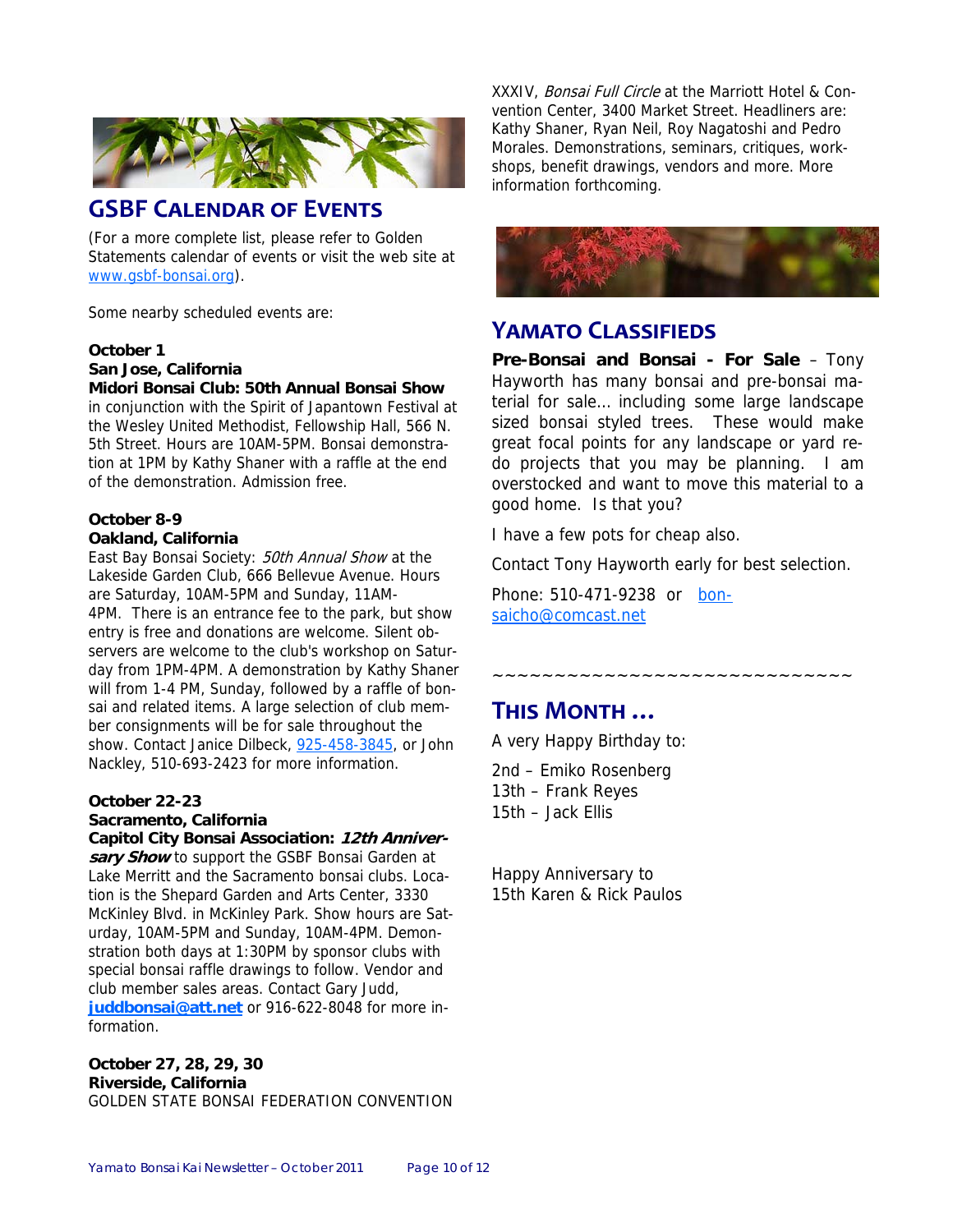## **CONTACT US**

If you need to mail anything to the club in general, please send to:

> **YAMATO BONSAI KAI P. O. Box 770 Union City, CA 94587-0770**

If there is anything you would like to contribute or comment on regarding the newsletter, contact the editor, Noah Hanna, at noah@invalidargument.com

If you have moved, or changed your email address, please notify Yamato Bonsai Kai, so that we may update our contact and mailing list information. Thank you.